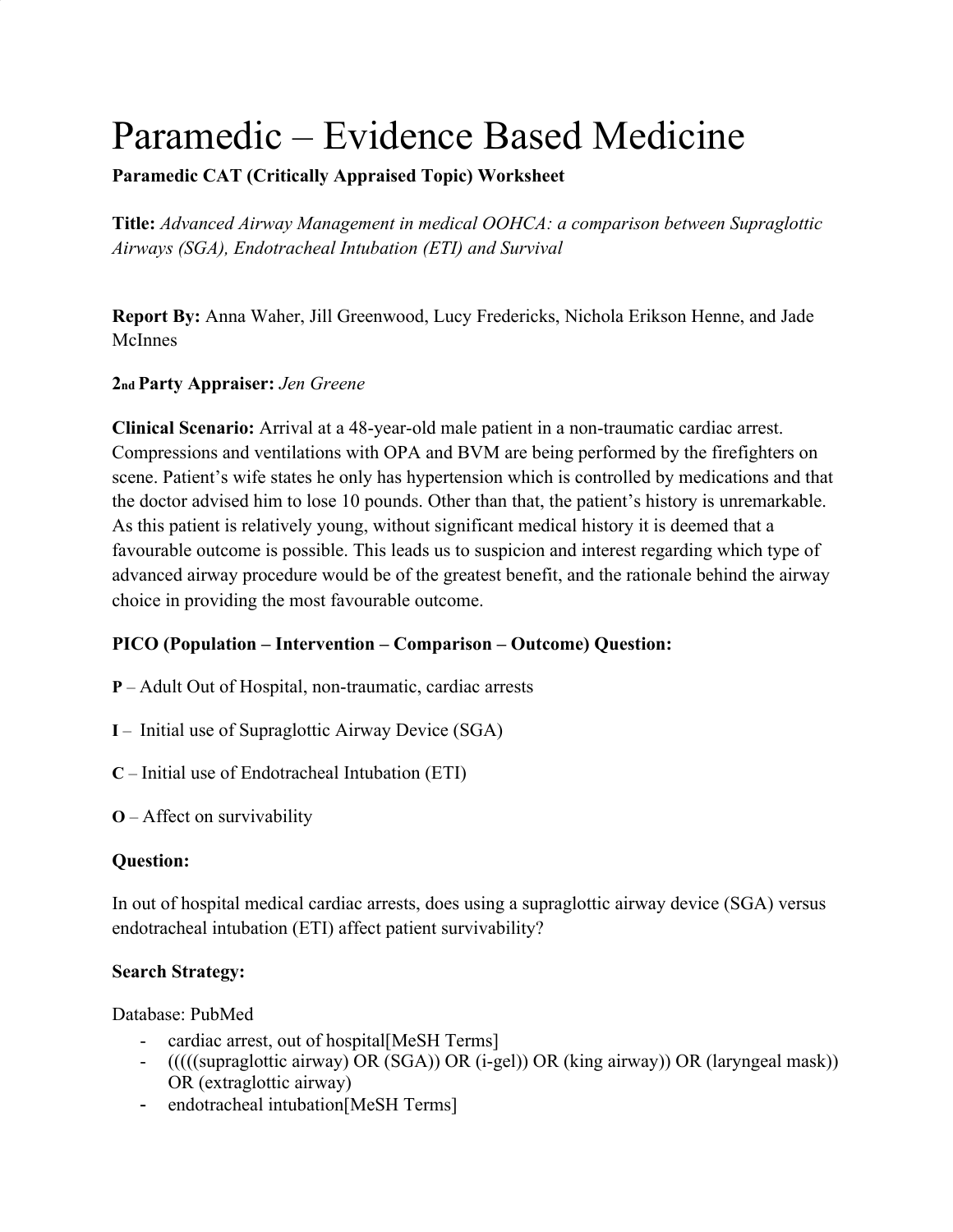### **Search string used in PubMed:**

"intubation, intratracheal"[MeSH Terms] AND ((("supraglottal"[All Fields] OR "supraglottic"[All Fields]) AND ("airway"[All Fields] OR "airway s"[All Fields] OR "airways"[All Fields])) OR "SGA"[All Fields] OR "i-gel"[All Fields] OR ("king"[All Fields] AND ("airway"[All Fields] OR "airway s"[All Fields] OR "airways"[All Fields])) OR ("laryngeal masks"[MeSH Terms] OR ("laryngeal"[All Fields] AND "masks"[All Fields]) OR "laryngeal masks"[All Fields] OR ("laryngeal"[All Fields] AND "mask"[All Fields]) OR "laryngeal mask"[All Fields]) OR ("extraglottic"[All Fields] AND ("airway"[All Fields] OR "airway s"[All Fields] OR "airways"[All Fields]))) AND "out of hospital cardiac arrest"[MeSH Terms]

### **Search Outcome:**

70 Results

### **Relevant Papers:**

| AUTHOR,<br><b>DATE</b> | POPULATION:<br><b>SAMPLE</b><br><b>CHARACTERISTICS</b> | <b>DESIGN</b><br>(LOE) | <b>OUTCOMES</b>                                                                   | <b>RESULTS</b>                                                                                                                                    | STRENGTHS/<br><b>WEAKNESSES</b>                                                                                                                                          |
|------------------------|--------------------------------------------------------|------------------------|-----------------------------------------------------------------------------------|---------------------------------------------------------------------------------------------------------------------------------------------------|--------------------------------------------------------------------------------------------------------------------------------------------------------------------------|
| Benger,<br>2018        | 9296 adult OOHCA<br>(non-traumatic)                    | Level 1<br><b>RCT</b>  | Primary outcome:<br><b>Modified Rankin at</b><br>hospital discharge at<br>30 days | Modified<br>Rankin at<br>hospital<br>discharge at<br>30 days:<br>311/4882<br>(6.4%) SGA;<br>300/4407<br>(6.8%) ETI; OR<br>0.92<br>$(0.77 - 1.09)$ | <b>Strengths:</b><br>large n; good<br>follow up; even<br>population<br>distribution;<br>enrollers were<br>invested in the<br>project.<br><b>Weaknesses:</b><br>crossover |
|                        |                                                        |                        | Secondary<br>outcomes:<br><b>Ventilation success</b>                              | Ventilation<br>success:<br>4255/48368<br>(87.4%) SGA vs<br>3473/4397<br>(79.0%) ETI;<br>OR 1.92                                                   | between<br>groups;<br>confounding<br>hospital care;<br>imbalance in<br>enrolled                                                                                          |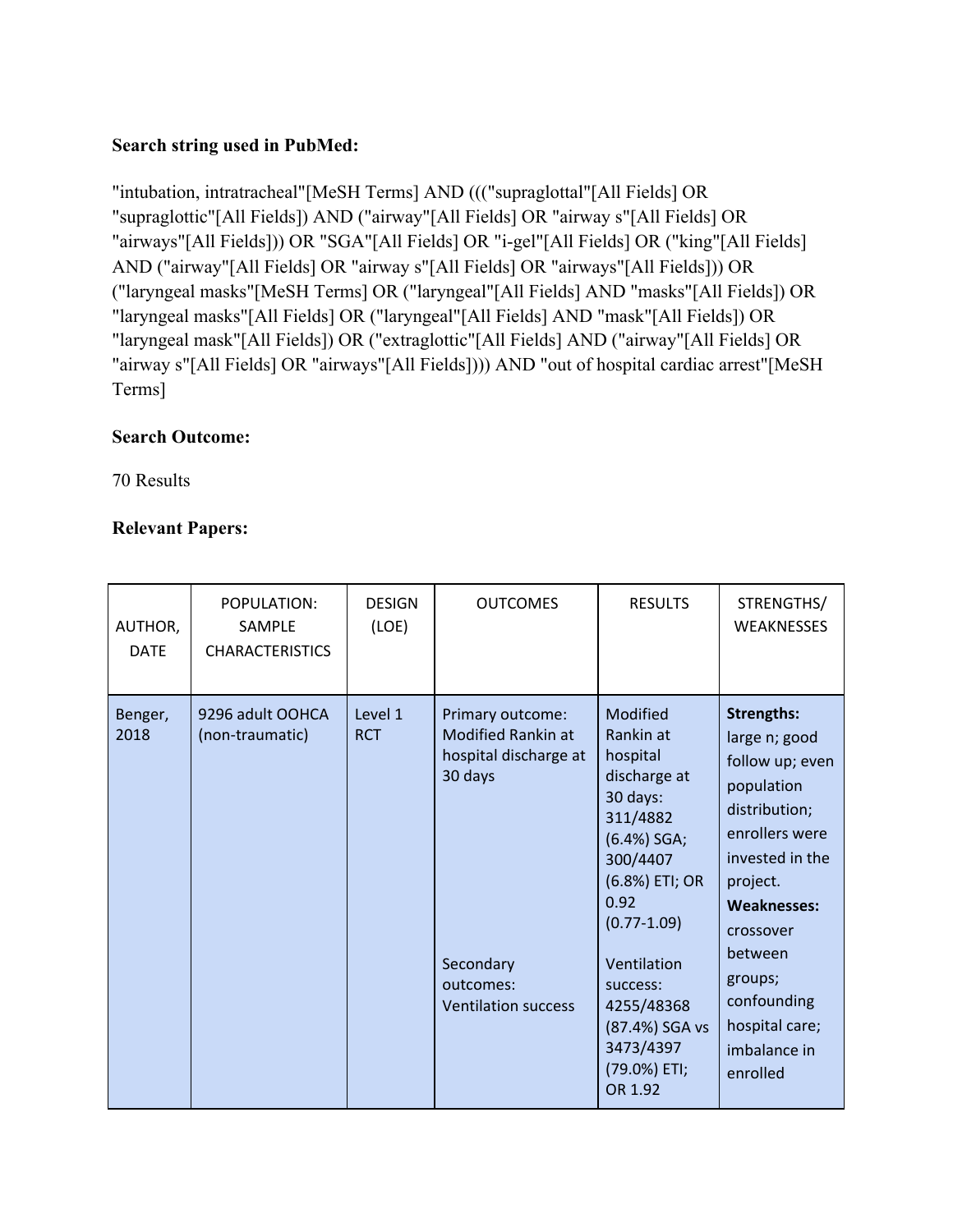|                 |                                                                                 |                              | Regurgitation<br>Aspiration                                                                                                    | $(1.66 - 2.22)$ ; P<br>< 0.001<br>Regurgitation<br>1268/4865<br>(26.1%) SGA vs<br>1072/4372<br>(24.5%) ETI OR<br>1.08<br>$(0.96 - 1.20);$<br>Aspiration:<br>729/4824<br>(15.1%) SGA vs<br>647/4037<br>(14.9%) ETI OR<br>$1.1(0.88-1.16)$                                                                                                                                                                   | groups.                                                                                                                                                                                                                                                                                                                                                                       |
|-----------------|---------------------------------------------------------------------------------|------------------------------|--------------------------------------------------------------------------------------------------------------------------------|------------------------------------------------------------------------------------------------------------------------------------------------------------------------------------------------------------------------------------------------------------------------------------------------------------------------------------------------------------------------------------------------------------|-------------------------------------------------------------------------------------------------------------------------------------------------------------------------------------------------------------------------------------------------------------------------------------------------------------------------------------------------------------------------------|
| Beniot,<br>2015 | 10 studies<br>represented 34,533<br>ETI patients and<br>41,116<br>SGA patients. | Level 1<br>Meta-ana<br>lysis | Primary outcomes:<br>ROSC, survival to<br>hospital admin,<br>survival to hospital<br>discharge, neuro<br>survival at discharge | Patients who<br>received ETI<br>had<br>statistically<br>significant<br>higher odds of<br>ROSC (odds<br>ratio [OR]<br>1.28, 95%<br>confidence<br>interval [CI]<br>$1.05 - 1.55$<br>survival to<br>hospital<br>admission (OR<br>1.34, CI<br>$1.03 - 1.75$ ),<br>and<br>neurologically<br>intact survival<br>(OR 1.33, CI<br>$1.09 - 1.61$<br>compared to<br>SGA.<br>Survival to<br>hospital<br>discharge was | <b>Strengths:</b><br>Good search<br>strategy with<br>inclusion/exclu<br>sion criteria<br>and grading<br>system to yield<br>high quality<br>studies.<br><b>Weaknesses:</b><br>restricting<br>inclusion/exclu<br>sion criteria<br>resulted in<br>gaps of<br>information<br>(SGA specific)<br>due to<br>observational<br>studies and<br>lack of properly<br>designed<br>studies. |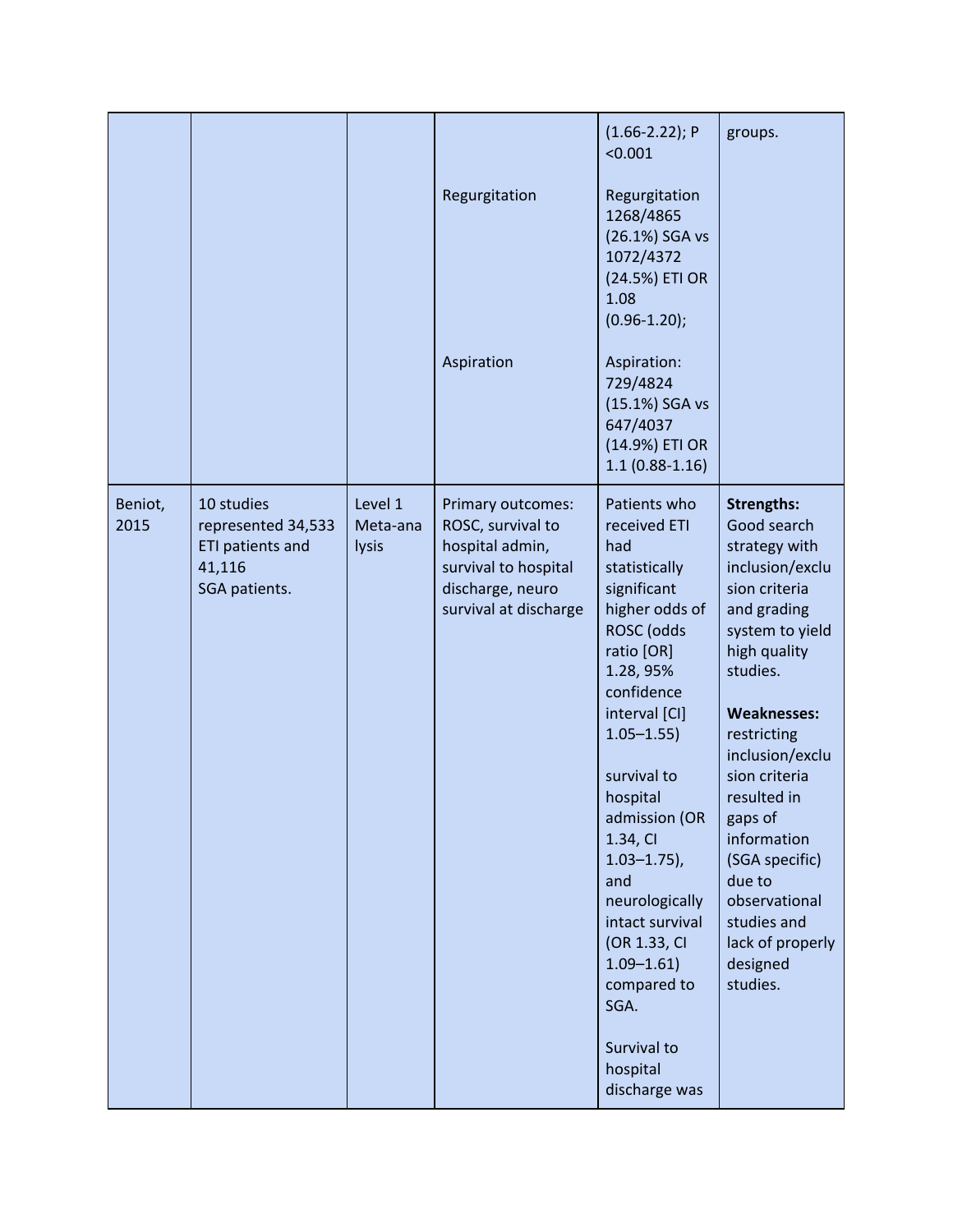|               |                                     |                       |                                         | not<br>statistically<br>different (OR<br>1.15, CI<br>$0.97 - 1.37$ ).                                                    |                                                                                                                                                                                                      |
|---------------|-------------------------------------|-----------------------|-----------------------------------------|--------------------------------------------------------------------------------------------------------------------------|------------------------------------------------------------------------------------------------------------------------------------------------------------------------------------------------------|
| Wang,<br>2018 | 3004 adults, OOH<br>cardiac arrests | Level 1<br><b>RCT</b> | 72 hour survival,                       | 72 hour<br>survival: 18.3%<br>SGA vs 15.4%<br><b>ETI</b><br>(OR: 2.9%)<br>[95% CI,<br>$0.2\% - 5.6\%$ ];<br>$P = .04$ ). | <b>Strengths:</b><br>-Large sample<br>size and large<br>geographical<br>area.<br>-Representativ<br>e of<br>population.<br>-Able to<br>minimize lost                                                  |
|               |                                     |                       | ROSC,                                   | ROSC: (27.9%<br><b>SGAvs</b><br>24.3%ETI; OR:<br>3.6% [95% CI,<br>$0.3% - 6.8%$ ];<br>$P = .03$ ;                        | data by<br>incorporating<br>other systems<br>to engage in<br>further<br>enrollment<br>should others                                                                                                  |
|               |                                     |                       | Survival to<br>discharge,               | Survival to<br>discharge:<br>(10.8% SGA vs<br>8.1%ETI; OR:<br>2.7% [95% CI,<br>$0.6\% - 4.8\%$ ];<br>$P = .01$ ;         | be unable to<br>complete<br><b>Weaknesses:</b><br>-No additional<br>training was<br>given or QI<br>monitoring-exi<br>sting protocols                                                                 |
|               |                                     |                       | Favourable neuro<br>status at discharge | Favorable<br>neurological<br>status (7.1%<br><b>SGAvs 5.0%</b><br>ETI; OR: 2.1%<br>[95% CI,<br>$0.3% -3.8%$ ]            | were used<br>throughout the<br>groups<br>-Lacked<br>assessment of<br>compression<br>and ventilation<br>quality<br>-Focused on LT<br>rather than<br>other SGA<br>-Not all<br>elements were<br>blinded |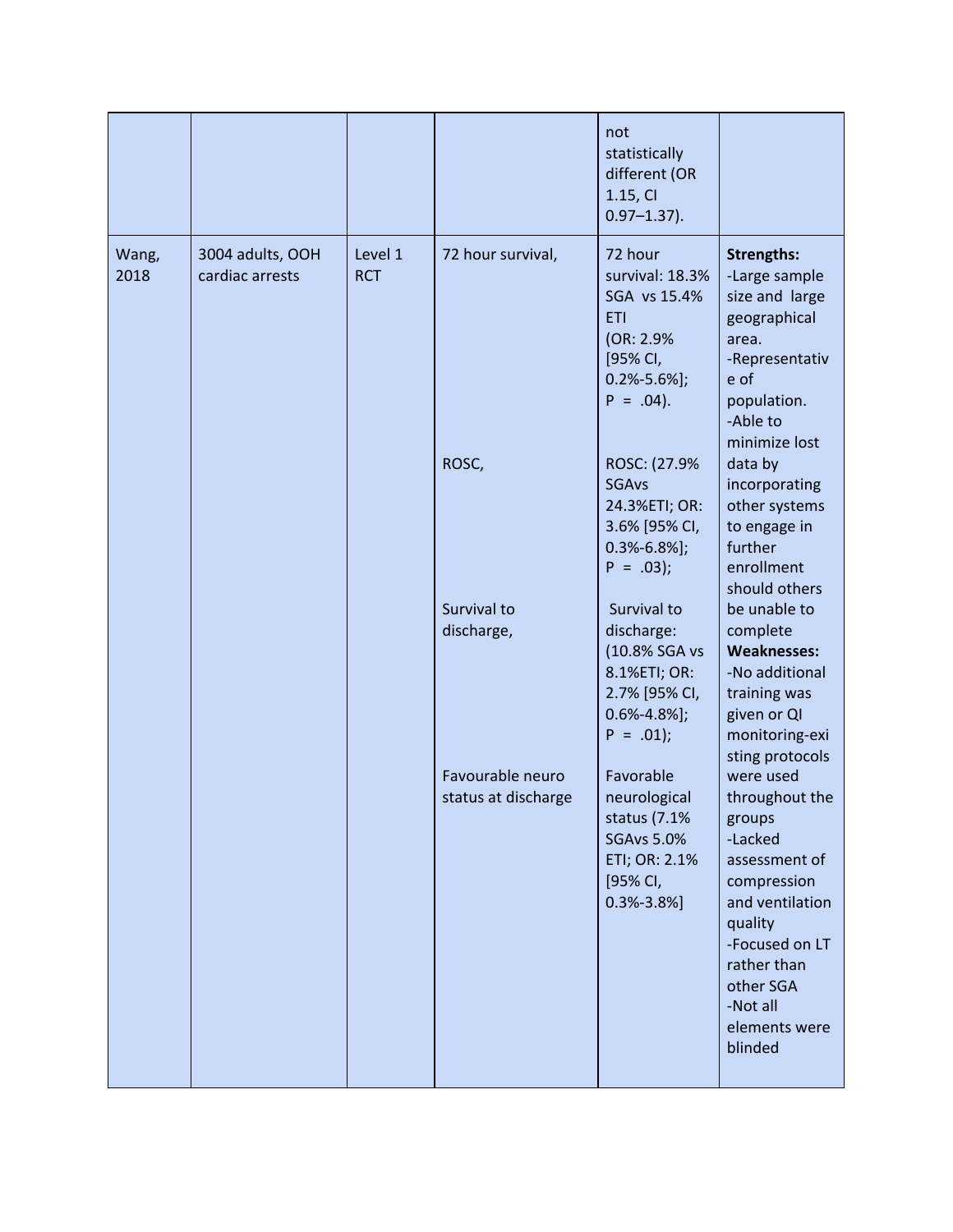#### **Comments:** *Any additional information about your search results.*

Studies involving traumatic cardiac arrests and pediatric populations were excluded from our research. Another excluded study was one that involved comparing SGA vs ETI vs BVM in a systematic review. This study, although a high level of evidence, was excluded because our PICO did not include BVM as an intervention or comparison.

#### **Consider:** *Why would you NOT change practice, based on these articles?*

There is not a large significance to improved patient outcomes to go from one to the other. Both articles show some significance on the use of SGAs instead of ETI, however, it is not significant enough. One of the study's that saw and reported a significant improvement of SGA's versus ETI has uncertainty to its reproducibility as they had many crossovers, training and quality control issues, and only lent itself to LT's versus other SGA's.

#### **Clinical Bottom Line:**

Both SGA and ETI have benefits to patient care. This review has shown that while there is often no statistical significance in using SGA over ETI, each procedure has its place in our practice. As practitioners we have to be cognisant of the possible complications for the patient in front of us and plan our advanced airway management in such a way that circumvents as many complications as we can.